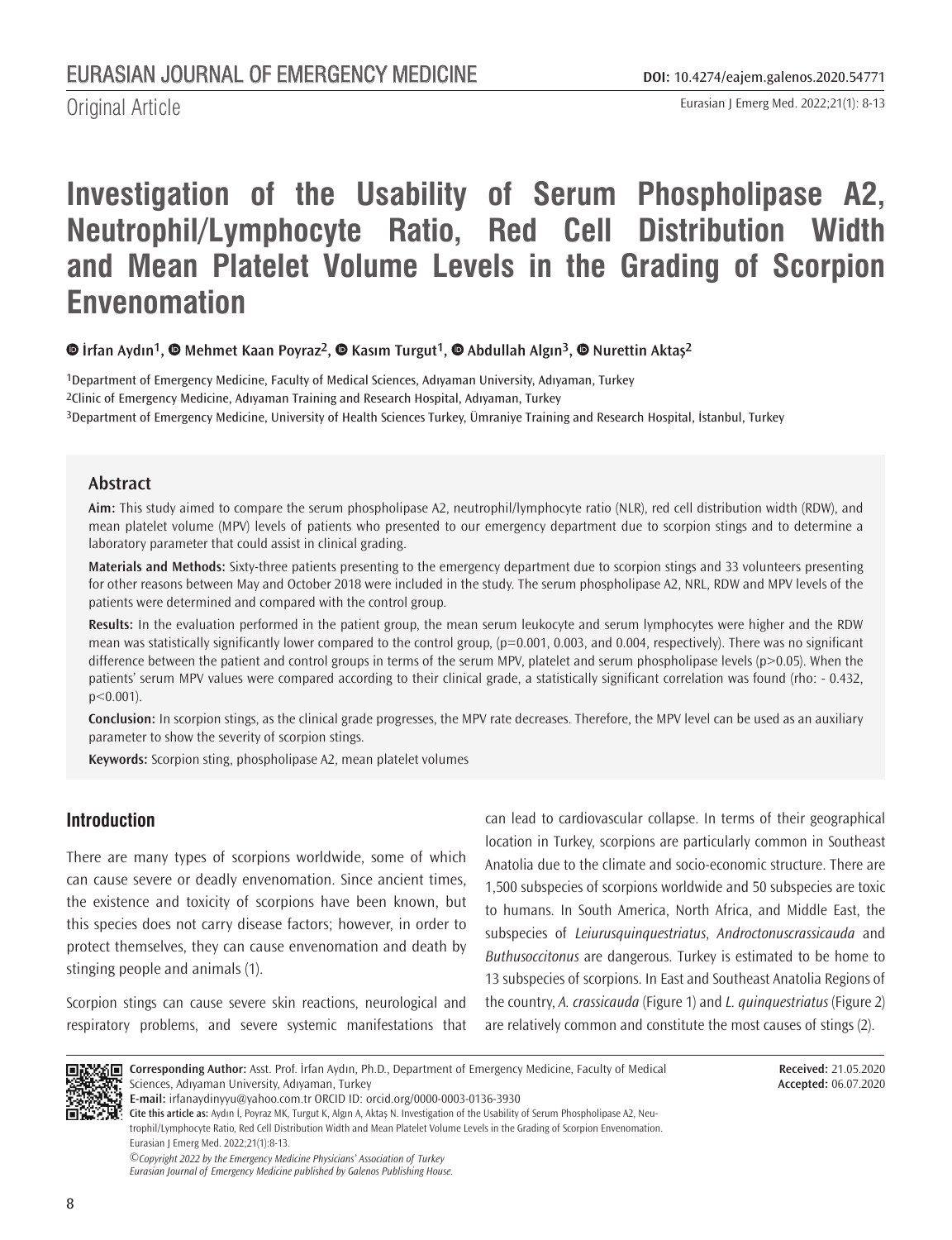

Scorpion venom is a water-soluble, antigenic and heterogeneous mixture. The venom is formed by the release of neurotoxin, cardiotoxin, nephrotoxin, hemolytic toxin, phosphodiesterase, phospholipase, hyaluronidase, glycosaminoglycan, histamine, serotonin, tryptophan, and cytokine at different concentrations. However, the strongest toxin is neurotoxin (3).

In this study, the serum phospholipase A2, neutrophil/ lymphocyte ratio (NRL), red cell distribution width (RDW), and mean platelet volume (MPV) levels of patients presenting to the emergency department after scorpion stings were compared to a control group. Additionally, clinical grading was performed in the patient group, and by comparing the A2, NRL, RDW and MPV levels between the grades, the parameters that could determine the severity of envenomation was investigated.

#### **Materials and Methods**

This prospective case-control study was conducted in the emergency department of a tertiary hospital. Our emergency department serves approximately 25,000 patients monthly with two attending physicians and three general practitioners. The study began after the approval of the local ethics committee (number: 2017/9-26).

Sixty-three patients who presented to the emergency department due to scorpion stings and 33 volunteers presenting with other complaints between May and October 2018 were included in the study. The patients included in the study were graded according to their clinical features as follows: Grade 1, local pain and paresthesia; Grade 2, spread of local pain and paresthesia toward the proximal; Grade 3, central pain and paresthesia findings in addition to central nervous system findings (increased oral secretion, nystagmus, blurred vision, and rapid tongue movements); and Grade 4, in addition to central nervous system findings, other system findings (rhabdomyolysis, multiple organ



**Figure 1.** *A. crassicauda* **Figure 2.** *L. quinquestriatus*

failure, etc.) (4). The blood samples obtained from the patients were analyzed in terms of the serum white blood cell count (WBC) (normal range: 4.5-10x10<sup>3</sup>/uL), phospholipase A2 (normal range: 86.4-167.6 nmol/min/mL), NRL (normal range: 1.65), RDW (normal range: 11.6%-15.8%), and MPV normal range, 6.8-10.8 fL) and compared to the control group. All cases presenting to the emergency room were treated according to the standard protocol. Patients under the age of 18 years, pregnant women, and individuals who did not agree to participate in the study were excluded.

## **Laboratory Analysis**

Blood samples were obtained by venipuncture from both groups and stored at -80 °C after centrifugation at 1,000 g for 20 min and separation. The serum levels of the PLA2 protein were analyzed using ELISA kits supplied by Shanghai Sunred Biological Technology Co. Ltd. (Shanghai, China) according to the manufacturer's recommended protocol. Along with the serum PLA2 levels, selected clinical and sociodemographic variables, namely affected body region, number of antivenoms, electrocardiogram tracing analysis, WBC, NRL, RDW, and MPV were recorded and analyzed.

## **Statistical Analysis**

SPSS v.15.0 for Windows was used for the statistical analysis. Descriptive statistics were expressed as number and percentages for categorical variables, and mean, standard deviation, minimum, maximum and median values for numerical variables. The comparison of two independent groups of numerical variables was performed using the Mann-Whitney U test since the data did not meet the normal distribution condition. The ratios in the groups were determined by the chi-square analysis. The relationship of the ranks in the groups were examined by linearby-linear association, and the relationship between ordinal and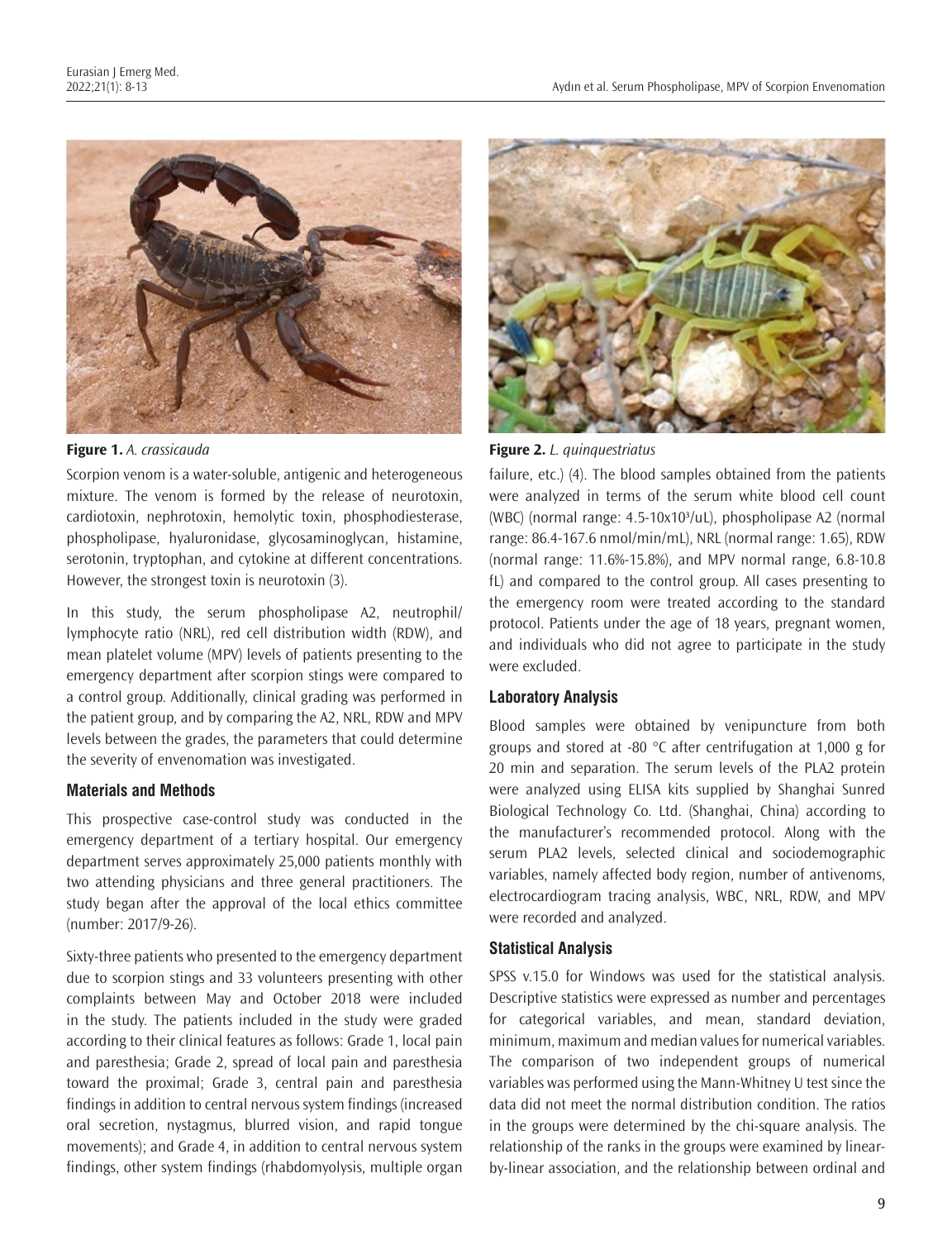numerical variables was examined by the Spearman correlation analysis. The alpha significance level was set as p<0.05.

## **Results**

The study included 63 patients, 27 males and 36 females, with a mean age of 43.71±18.63 years, and 33 controls, 12 males and 21 females, with a mean age of  $41.06 \pm 16.07$  years. There was no statistically significant difference between the patient and control groups in terms of age and gender (Table 1, p=0.560 and p=0.538, respectively).

When the patient group was classified according to the clinical grade of envenomation, it was determined that most of them were in Grade 1 and least were in Grade 4. Concerning antivenom use, only nine (14.3%) patients received an antivenom and most were advanced-grade. The right upper extremity was the most affected body area (Table 2).

The mean serum leukocyte and serum lymphocytes were statistically significantly higher and the RDW mean was statistically significantly lower in the patient group compared to the control group ( $p=0.001$ ,  $p=0.003$ , and  $p=0.004$ , respectively). A statistically significant difference was also observed in the RDW levels of the patient and control groups (p=0.045). However, no significant difference was found between the two groups in terms of the serum MPV, platelet and serum phospholipase levels (Table 3, p>0.05).

In the patient group, the leukocyte, neutrophil, lymphocyte, NLR, phospholipase, D-dimer and RDW levels did not significantly differ according to the clinical grade  $(p>0.05)$  (Table 4). However, it was determined that the MPV level was significantly decreased as the grade progressed (rho: -0.432, p<0.001) (Table 5, Figure 3).

#### **Discussion**

Scorpion envenomation, widely seen, especially in Southeastern Turkey, is one of the frequent reasons for emergency presentations (5). Following a scorpion sting, certain antiinflammatory and pro-inflammatory cytokines and mediators are released by the host depending on the scorpion subspecies. These released mediators and cytokines determine the degree of inflammation that can lead to major clinical effects, such as cardiac dysfunction, pulmonary edema, and shock (6). The MPV reveals the presence of inflammatory load and disease activity in many diseases (7). In a study conducted with 76 cases of scorpion

| Table 1. Distribution of age and gender in the patient and control groups |        |                         |                         |         |  |
|---------------------------------------------------------------------------|--------|-------------------------|-------------------------|---------|--|
|                                                                           |        | Patient group $(n=63)$  | Control group $(n=33)$  | p value |  |
| Age (mean $\pm$ SD, min-max)                                              |        | $43.7 \pm 18.6$ (15-92) | $41.1 \pm 16.1$ (20-74) | 0.560   |  |
| Gender, n (%)                                                             | Male   | 27(42.9)                | 12(36.4)                | 0.538   |  |
|                                                                           | Female | 36(57.1)                | 21(63.6)                |         |  |
| CD: Chandard dovintion min: Minimum may Mayimum n; Number                 |        |                         |                         |         |  |

D: Standard deviation, min: Minimum, max: Maximum, n: Number

| Table 2. General characteristics of the patient group         |                       |           |
|---------------------------------------------------------------|-----------------------|-----------|
| Time to presentation (minutes), mean $\pm$ SD (min-max)       | 101.0±121.9 (12-600)  |           |
|                                                               | $\mathbf{1}$          | 35(55.5)  |
|                                                               | $\overline{2}$        | 23(36.5)  |
| Grade, $n$ $%$                                                | 3                     | 3(4.8)    |
|                                                               | $\overline{4}$        | 2(3.2)    |
| Electrocardiogram, n (%)                                      | Normal sinus rhythm   | 63 (100)  |
|                                                               | $\overline{0}$        | 54 (85.7) |
| Number of antivenoms used, n (%)                              |                       | 8(12.7)   |
|                                                               | $\overline{2}$        | 1(1.6)    |
|                                                               | Right upper extremity | 23(36.5)  |
|                                                               | Left upper extremity  | 12(19.0)  |
| Affected body area, n (%)                                     | Right lower extremity | 12(19.0)  |
|                                                               | Left lower extremity  | 10(15.9)  |
|                                                               | Head-neck, trunk      | 6(9.5)    |
| SD: Standard deviation, min: Minimum, max: Maximum, n: Number |                       |           |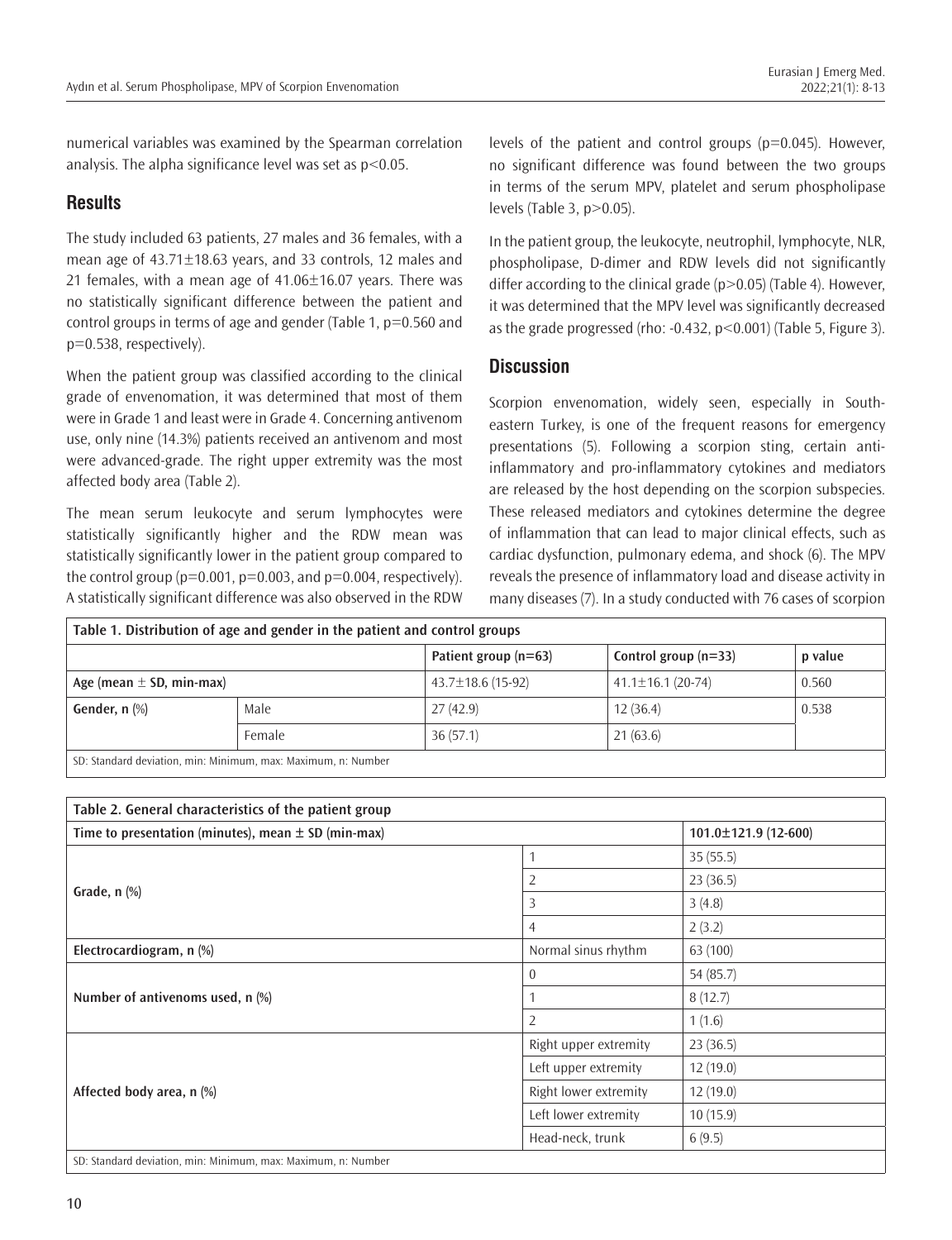| <b>Patient group</b>             |                  |                         | Control group    |                         |         |  |
|----------------------------------|------------------|-------------------------|------------------|-------------------------|---------|--|
|                                  | Mean $\pm$ SD    | Min-max<br>(median)     | Mean $+$ SD      | Min-max<br>(median)     | p value |  |
| Leukocyte (10 <sup>3</sup> /uL)  | $9.76 \pm 2.49$  | 4.64-16.94<br>(9.41)    | $8.05 \pm 1.56$  | 4.16-11.27<br>(8.13)    | 0.001   |  |
| Neutrophil (10 <sup>3</sup> /uL) | $5.40 \pm 1.92$  | 1.97-11.37<br>(4.86)    | $4.72 \pm 1.45$  | 2.05-7.53<br>(4.66)     | 0.104   |  |
| Lymphocyte (10 <sup>3</sup> /uL) | 3.28±1.20        | 1.46-7.45<br>(2.95)     | $2.54 \pm 0.66$  | 0.87-3.79<br>(2.67)     | 0.003   |  |
| <b>NLR</b>                       | $1.83 \pm 0.91$  | $0.65 - 5.71$<br>(1.66) | $2.12 \pm 1.49$  | $0.91 - 8.62$<br>(1.72) | 0.471   |  |
| <b>RDW</b> (%)                   | $12.21 \pm 1.44$ | 10.7-19.9<br>(11.83)    | $12.78 \pm 1.25$ | 11.14-16.3<br>(12.55)   | 0.004   |  |
| < 11.6                           | 23(36.5)         |                         |                  | 5(15.2)                 |         |  |
| 11.6-15.8                        | 39 (61.9)        |                         |                  | 26 (78.8)               |         |  |
| >15.8                            | 1(1.6)           |                         |                  | 2(6.1)                  |         |  |
| MPV (fL)                         | 7.99±1.77        | 5.5-13.5<br>(7.487)     | $8.39 \pm 2.34$  | 5.83-16.01<br>(7.63)    | 0.622   |  |
| <6.8                             | 17(27.0)         |                         |                  | 9(27.3)                 |         |  |
| $6.8 - 10.8$                     | 40(63.5)         |                         |                  | 19(57.6)                |         |  |
| >10.8                            | 6(9.5)           |                         |                  | 5(15.2)                 |         |  |
| Platelet (10 <sup>3</sup> /uL)   | 268.14±80.57     | 135.8-486.6<br>(260.9)  | 235.68±64.48     | 130.5-373.8<br>(226.6)  | 0.053   |  |
| Phospholipase<br>(nmol/min/mL)   | 112.31±25.59     | 62.7-199.7<br>(111.2)   | 116.50 ± 22.40   | 86.4-167.6<br>(114.4)   | 0.497   |  |

**Table 3. Comparison of the patient and control groups in terms of laboratory parameters**

envenomation in 2014, Capan et al. (8) reported that the patient group had significantly higher WBC and platelet distribution width values and were significantly lower mean MPV values compared to the healthy control group. In another study, Gokay et al. (9) evaluated 189 cases of scorpion stings and found that the serum MPV value was within normal limits and there was



**Figure 3.** Mean platelet volume levels of the patient group according to clinical grade

no difference between the patient groups according to clinical grades.

Song et al. (10) examined the impact of Buthusmartensii Karschtype scorpion venom on rabbits and showed that it significantly inhibited platelet aggregation. They attributed this to the increase in the ratio of PGI2/TXA2, indicating an association with increased PGI2 concentration in plasma (10). In a study on mice with and without scorpion venom, Nasr et al. (11) found that the platelet parameters were generally unaffected in both groups, but the MPV levels were decreased over time in the mice that had been given the venom. Such a big decline in the MPV levels within four hours of the administration of the venom cannot be explained by the production of new and small platelets. However, scorpion venom is likely to have an anticoagulant effect on existing platelets. In our study, there was no significant difference between the serum MPV levels of the patient and control groups but a significant decrease was observed in the MPV level of the patients as their clinical grade increased. Therefore, further studies are needed to elucidate this mechanism.

MPV: Mean platelet volume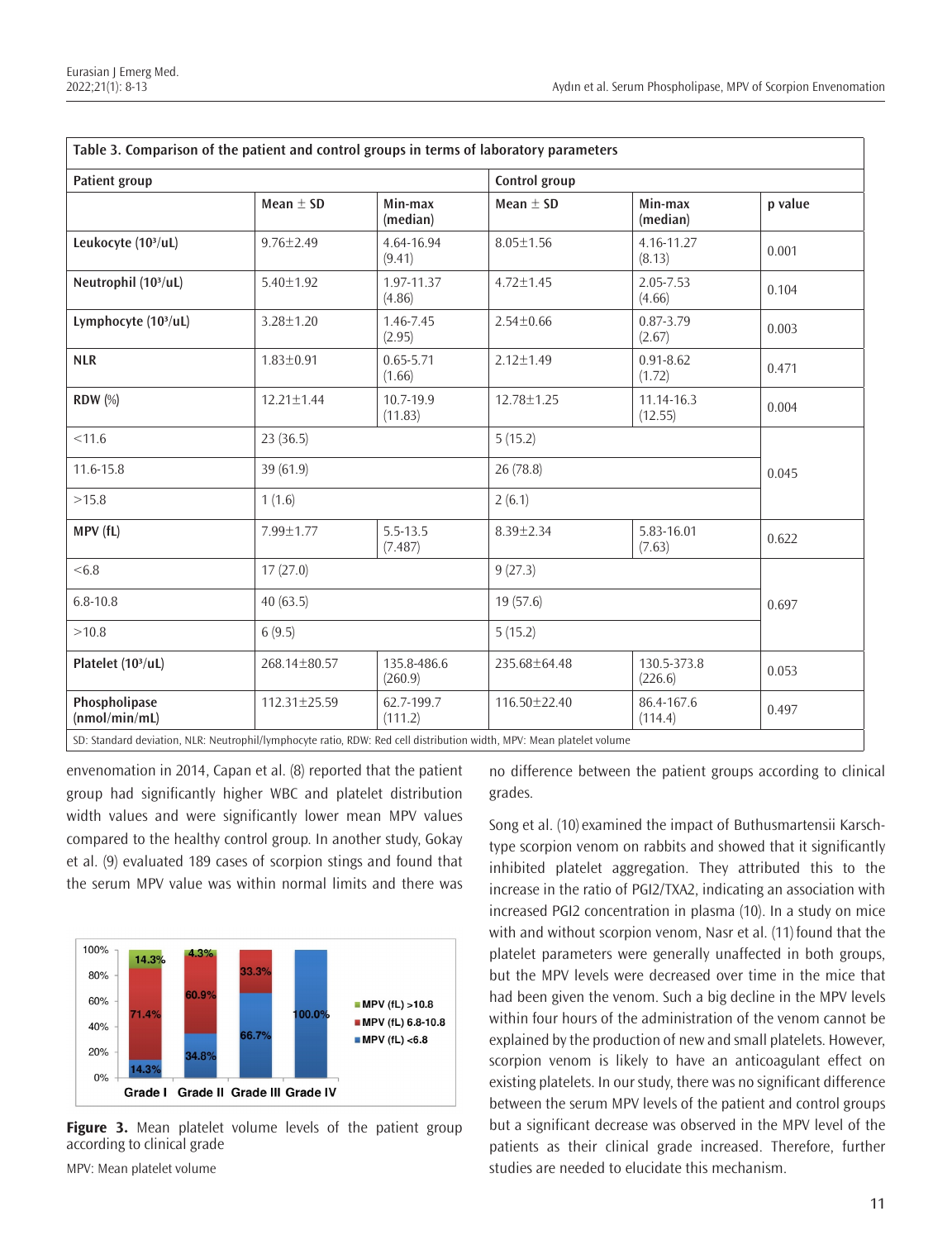| Table 4. Rho and p values of the laboratory parameters<br>according to clinical grades in the patient groups                                                                                                                   |                |         |  |  |
|--------------------------------------------------------------------------------------------------------------------------------------------------------------------------------------------------------------------------------|----------------|---------|--|--|
|                                                                                                                                                                                                                                | Clinical grade |         |  |  |
|                                                                                                                                                                                                                                | rho            | p value |  |  |
| Leukocyte (10 <sup>3</sup> /uL)                                                                                                                                                                                                | 0.131          | 0.307   |  |  |
| Neutrophil $(103/uL)$                                                                                                                                                                                                          | $-0.005$       | 0.967   |  |  |
| Lymphocyte $(103/uL)$                                                                                                                                                                                                          | 0.162          | 0.206   |  |  |
| <b>NLR</b>                                                                                                                                                                                                                     | $-0.195$       | 0.126   |  |  |
| $RDW$ $(\%)$                                                                                                                                                                                                                   | $-0.183$       | 0.152   |  |  |
| MPV (fL)                                                                                                                                                                                                                       | $-0.432$       | < 0.001 |  |  |
| Platelet (10 <sup>3</sup> /uL)                                                                                                                                                                                                 | 0.164          | 0.199   |  |  |
| Phospholipase (nmol/min/<br>mL                                                                                                                                                                                                 | 0.081          | 0.530   |  |  |
| D-dimer $(\mu g/L)$                                                                                                                                                                                                            | $-0.001$       | 0.996   |  |  |
| A HID ALL THE LETTERS IN THE LATER DOMESTIC HEATHER THE LATER CARDINAL AND A RESIDENCE AND RESIDENCE AND RELEASED FOR THE RESIDENCE AND RELEASED FOR THE RELEASED FOR THE RELEASED FOR THE RELEASED FOR THE RELEASED FOR THE R |                |         |  |  |

NLR: Neutrophil/lymphocyte ratio, RDW: Red cell distribution width, MPV: Mean platelet volume

Scorpion venom is a water-soluble, antigenic and heterogeneous mixture containing a large number of toxins and additional compounds, including various amounts of neurotoxin, cardiotoxin, nephrotoxin, hemolytic toxin, phosphodiesterase, phospholipase, hyaluronidase, glycosaminoglycan, histamine, serotonin, tryptophan, substances that increase cytokine release, and agglutinins. Any of these compounds can be dominant in the venom of scorpion species. Neuromuscular, neuroanatomic and local tissue effects are the most important clinical effects (12).

In our study, no significant difference was found in the serum phospholipase A2 level of the patients after a scorpion sting compared to that of the control group. In their 2019 study on *Centruroidesedwardsii*, which is the most common scorpion species in Costa Rica. Diaz et al. (13) found that the *C. edwardsii*venom was rich in peptides, proteolytic and hyaluronidase enzymes but it did not have any phospholipase A2 and fibrinogenolytic activity. Similarly, in our study, this enzyme may not have been present in scorpion venom, or a sufficient amount of poison may not have been transferred to the host. To clarify this issue, there is a need for further studies to determine the venom content of scorpions in our region.

RDW is a simple and inexpensive parameter reflecting the degree of heterogeneity (anisocytosis) of erythrocyte volume and is routinely used for the differential diagnosis of anemia. Increased RDW has been reported in various diseases and disorders, such as cardiovascular disease, venous thromboembolism, cancer, diabetes, community-acquired pneumonia, chronic obstructive pulmonary disease, liver and kidney failure, and other acute or chronic conditions (14). In our study, the amount of RDW was determined to be lower in the patient group compared to the control group.

| Table 5. Comparison of the laboratory values of the patients according to clinical grades     |                          |                          |                          |                          |          |
|-----------------------------------------------------------------------------------------------|--------------------------|--------------------------|--------------------------|--------------------------|----------|
|                                                                                               | Grade 1                  | Grade 2                  | Grade 3*                 | Grade 4*                 | $p^{\#}$ |
| Leukocyte (10 <sup>3</sup> /uL)                                                               | $9.56 \pm 2.50$<br>(9.2) | $9.73 \pm 2.39$<br>(9.4) | $11.29 \pm 3.09$ (10.8)  | $11.22 \pm 3.73$ (11.2)  | 0.709    |
| Neutrophil (10 <sup>3</sup> /uL)                                                              | $5.51 \pm 2.13$<br>(4.9) | $5.12 + 1.30$<br>(4.8)   | $6.91 \pm 3.54$<br>(5.4) | $4.50 + 1.03$<br>(4.5)   | 0.874    |
| Lymphocyte (10 <sup>3</sup> /uL)                                                              | $3.02 \pm 0.84$<br>(2.9) | $3.50 \pm 1.43$<br>(3)   | $3.22 \pm 0.64$<br>(3.4) | $5.37 \pm 2.58$<br>(5.4) | 0.465    |
| <b>NLR</b>                                                                                    | $1.97 \pm 1.01$<br>(1.7) | $1.63 \pm 0.55$<br>(1.7) | $2.35 \pm 1.71$<br>(1.4) | $0.89 + 0.24$<br>(0.9)   | 0.276    |
| <b>RDW</b> (%)                                                                                | $12.27 \pm 1.19$ (11.9)  | $12.32 \pm 1.85$ (11.9)  | $11.30 \pm 0.14$ (11.2)  | $11.32 \pm 0.58$ (11.3)  | 0.715    |
| MPV (fL)                                                                                      | $8.53 \pm 1.76$<br>(8.2) | $7.54 \pm 1.61$<br>(7)   | $6.43 \pm 0.89$<br>(6.6) | $6.11 \pm 0.35$ (6.1)    | 0.016    |
| Platelet<br>(10 <sup>3</sup> /uL)                                                             | 259.02±78.85 (242.4)     | 277.84±81.35<br>(272.1)  | 253.20±109.22<br>(272)   | 338.55±77.15<br>(338.6)  | 0.348    |
| Phospholipase (nmol/min/mL)                                                                   | 112.48±20.23 (110)       | 110.04±34.02<br>(112.6)  | 121.13±17.75<br>(114.2)  | 122.15±7.99<br>(122.2)   | 0.805    |
| D-dimer<br>$(\mu g/L)$                                                                        | 737.66±1747.44 (304)     | 1606.39±5188.88<br>(354) | 282.00±50.32 (256)       | 192.50±89.80<br>(192.5)  | 0.320    |
| NLR: Neutrophil/lymphocyte ratio, RDW: Red cell distribution width, MPV: Mean platelet volume |                          |                          |                          |                          |          |

Values given in mean  $\pm$  standard deviation (median)

\*not included in analysis

#Mann--Whitney U test